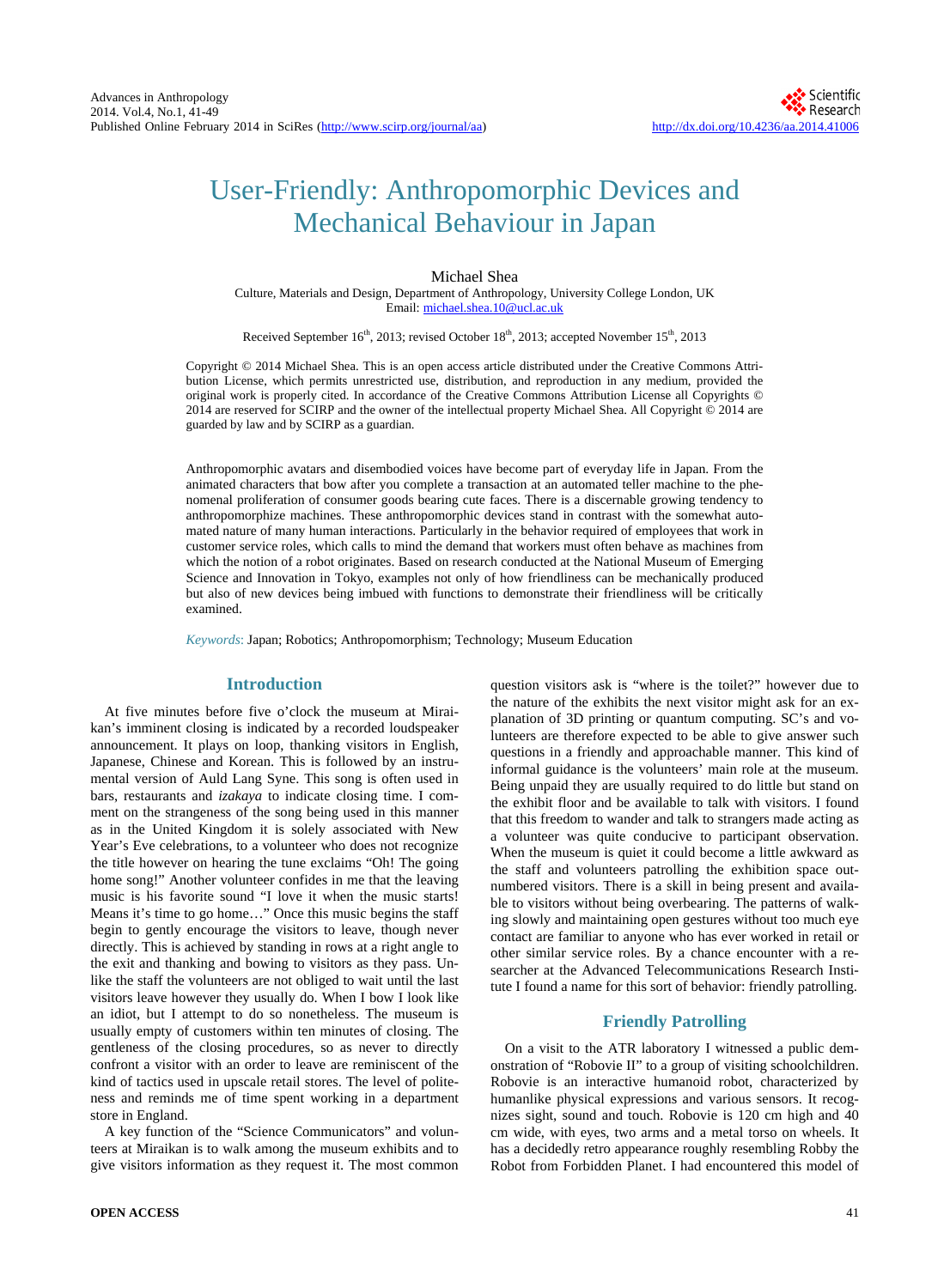Robovie before at a different laboratory, in half working order, where I was invited to grab the robot's arm in order to demonstrate its touch sensors. Grabbing its forearm caused it to jerk its head towards me as an acknowledgement of the touch in quite an unsettling way. In this demonstration the children were taking it in turns to walk past Robovie and be greeted, thereby showing the robot's spatial awareness as it must navigate around the person. It approaches, says hello, the young girl says hello back, and then giggles and runs away. There is a monitor nearby with a graphic representation of how Robovie is navigating the controlled space where the procession of schoolchildren is being greeted. I listened to the researcher explaining the images on the monitor for a little while and later read some of ATR's material describing past experiments using Robovie, including one titled "Friendly Patrolling" in which the robot was used to imitate the behavior of security staff at a shopping mall. The intention was to create a model of how staff must patrol an area in a visible, authoritative and yet approachable way. This was achieved by recording the movements of security staff at a mall and then having Robovie repeat the same walking patterns. The model for friendly patrolling was created based on recording the movements of experienced security guards at a shopping mall using positional and video data.

Friendly patrolling is described as follows: "*In daily life*, *security guards police officers and sales clerks roam around environments and nonverbally present friendly behavior so that people feel comfortable talking to them*. *We modeled the behavior of human experts during friendly patrolling*, *which we defined as a roaming behavior that nonverbally presents a friendly attitude*, *to encourage people to talk to such professionals*" (Hayashi et al., 2011: p. 1). The authors go on to argue that in order for robots to operate successfully in such roles they must learn to conform to expected behaviors: "*friendly patrolling is an expected behavior for natural encounters with people in such services as staff in shops*, *staff at train and bus stations and guards and police officers in public environments in some countries* (*hopefully in most countries*)" (Hayashi et al., 2011: p. 2). The acknowledgement that the expected behavior of service and security staff might vary from country to country is important as this is arguably the case.

Obvious examples of ways in which service staff are expected to behave differently in Japan compared to elsewhere include bowing and other gestures as well as the use of *son keigo*, respectful language used exclusively when speaking to superiors or customers in a professional environment. The experiment used thirty-nine participants and was conducted in a shopping mall. Two parameters were controlled in the study: "*the speed with which the robot moved when near a pedestrian and the distance kept*. *The researchers acknowledged that these parameters were specific to the robot they used and perhaps to Japanese people*" (Hayashi et al., 2011: p. 8), again raising the possibility of the cultural specificity of these patterns of behavior. The research findings rather unnervingly mention the choice of modeling the behavior of security guards was made on the basis that in the future robots will be used for surveillance and security in public spaces. Concluding: "*will these robots simply patrol and intimidate people*? *We believe that such robots in the future will be used in friendly and socially acceptable manners*. *In other words*, *these robots need a function to show their friendliness*" (Hayashi et al., 2011: p. 7). This summary gets to the heart of what friendly patrolling is: a function to show friendliness. I would argue that many aspects of this mode of behavior are culturally specific and that it must be learned, as with any social convention. The attempt to model and emulate such gestures with a machine serves to highlight the mechanical nature of these patterns of behavior. Put simply, service staff must necessarily become like a robot.

Henri Bergson famously recorded that "*The attitudes*, *gestures*, *and movements of the human body are laughable in exact proportion as that body reminds us of a mere machine*" (1956: p. 72). This certainly was my experience when I tried to learn to bow correctly. This was during volunteer training day ahead of beginning my research at the museum. This included a brief training session in polite behavior, how to gesture and bow correctly to visitors, as well as learning some *son keigo* phrases. I was amused when the woman leading the politeness training explains how in England all people leave school with this level of etiquette training. It occurs to me that many paid jobs do not give this level of introductory training, as I repeatedly (and hopelessly) practice bowing facing a fellow new volunteer doing the same. To a foreigner, the sight of people in service positions bowing repeatedly can be at times both humorous and unsettling. In Sofia Coppola's "Lost in Translation" there is a humorous scene where the protagonist walks in and out of a Tokyo hotel lobby repeatedly, causing the staff bow repeatedly in quick succession. Bowing provides a good example of social gesture that causes people to act like machines. By jerking forwards in a controlled fashion, the onlooker is presented with a deliberate act of humility. One that is formal, regimented and difficult to misinterpret. Luckily Miraikan is only a semi-formal service environment so bowing is less frequent and less intensely regimented than it would be in say a hotel or restaurant. The staff that act as greeters and work on the reception desks (exclusively young women) bow more often and with the most skill of all the staff and volunteers. They also have a more complex uniform than the SC's and volunteers, consisting of a purple vest and underneath it, an inferably Star Trek inspired grey skinny jump suit. Science Communicators dress casually and must only wear a white vest to identify themselves as staff. Volunteers have the same vest, but in garish orange, making it considerably more conspicuous.

Bowing can be humorous as it makes a person appear mechanical, by repeating unnatural movements like the figures on a cuckoo clock. Arguably the purpose of this and other formal gestures is a kind of "othering" in order to demonstrate the distinction between service staff and those that they serve. Friendly patrolling, is interesting in this regard because although staff and volunteers are acting in a service role, in order to engage with visitors they must be approachable. Therefore many of the characteristics of friendly patrolling as it is performed at Miraikan is to counter the rigid distinction between staff and customer. Volunteers in particular problematize this distinction as all are unpaid and therefore tend to reasonably affluent, wandering the exhibits in much the same way as a visitor would and necessarily acting quite casually in order to facilitate friendly conversations with visitors. In short, friendly patrolling encompasses a paradox of being approachable yet distant, as volunteers straddle the divide between service staff and customer.

If service staff must behave as "other" than perhaps it is unsurprising that there has long been a dream to have these roles provided by robots. As Arthur Harkins succinctly puts it "*Why have a machine with a mind of its own who can say* '*No*!'? *People in general prefer the appliance robot*" (1983: p. 29). In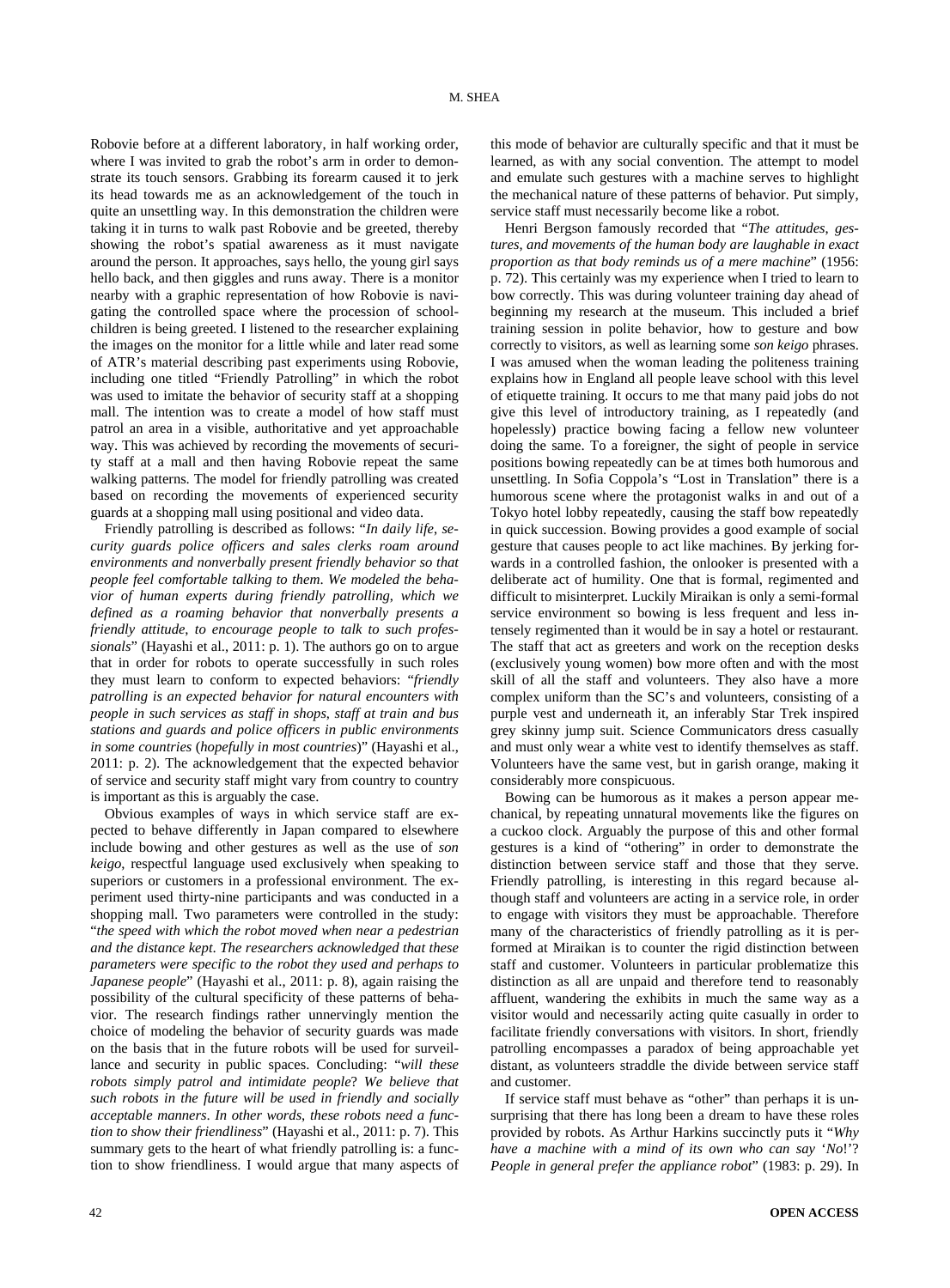Tokyo already there are anthropomorphized devices all around, as soon as you begin to look for them. On the subway the doors speak (incidentally, automated train announcements are an excellent way to learn *son keigo* phrases), animated characters bow to you at cash points when you complete a transaction, at many bars tablet computers have taken the place of waiters, the food is served by humans but the communication between the customers and the staff happens almost exclusively via the computer. Mark Gilson is one of a multitude of cultural commentators to emphasize the tech friendliness of Japanese culture, noting the anthropomorphic quality of the branding of many consumer electronics, i.e. "Game Boy" and "Discman" (1998: p. 369). Service functions have been increasingly automated for a long time, evident in the widespread use of vending machines to place orders in everywhere from restaurants to hairdressers. Just as volunteers at the museum have to perform their friendliness in order to make human connections, there are many situations where a highly formalized, even automated interaction is preferable, hence the enthusiasm for automation and the idea of a service robot. In an interview with Shuichi Nishio, a researcher at Intelligent Robotics and Communication Laboratories, Advanced Telecommunications Research Institute International the practical application of tele-operated humanoid robots were described as follows: "*As a new communication medium that can transmit not only conversational information but human presence*. *Also*, *the semi-teleoperational nature of the androids allows various applications that require professional knowledge occasionally but for the most time routine responses are only necessary*, *such as a sales receptionist*." The choice of receptionist as a role that could be filled by an android is interesting as it hints at nature of these kinds of service positions.

One section of the Asimo robot demonstrations at Miraikan is the *roboto no shokai* (robot introduction) where Asimo tells the audience about another robot and explains its purpose. The audience is shown footage of the robot being described and are asked what they think it is and could be used for before Asimo gives the answers. The robot that is introduced varies from show to show, however the one that tends to get the most powerful reaction from the audience is the female android HRP-4C. Unlike Asimo the android has been given a convincing (and attractive) human face, although its movements immediately make the onlooker realize it is a machine. Lacking in expressions or fluidity of movement, the backing dancers serve to underline its relative stiffness. Impressive nonetheless, and usually elicits genuine surprise and awe from the crowd. It was created by the National Institute of Advanced Industrial Science and Technology and unveiled in 2009 for potential use in the "entertainment" industry. The accompanying press release described how it's specifications were chosen: "*Looks like a human being with a height of* 158 *cm and body weight of* 43 *kg* (*including the battery*)", and the positions of the joints and dimensions are set to the average values for young Japanese females in the "Japanese Body Dimension Database 1997-98" (AIST 2009). The same press release refers to how earlier models in the series have proven potential for use in "3D" jobs (dirty, dangerous and demanding): "*with equipment offering dust-proof and drip-proof performance as well as excellent moving functions*." Asimo's introduction does not refer to the potential of HRP-4C instead focusing on the entertainment side. It was usually described as the first android pop star or fashion model in technology news reportage that accompanied its release two years ago. There is a clear gender aspect to the design and intended uses of a pretty female android that was designed based on the measurements of young Japanese women. Asimo provides and interesting contrast being purposefully designed to be gender neutral, though often wrongly identified as male.

The implications of creating a beautiful female robot that is able to fulfill various service and "entertainment" roles is one that has been extensively explored in science fiction writing, beginning with Auguste Villiers de I'Isle-Adam's Tomorrow's Eve:

"Since our gods and our aspirations are no longer anything but scientific, why shouldn' our loves be so, too? In place of that Eve of the forgotten legend, the legend despised and discredited by Science, I offer you a scientific Eve—the only one, I think, now worthy of those blighted visceral organs which you still—by a kind of sentimentality that you're the first to mock—still call "your hearts". Far from being hostile to the love of men for their wives—who are so necessary to perpetuate the race (at least until a new order of things comes in), I propose to reinforce, insure, and guarantee that love. I will do so with the aid of thousands and thousands of marvelous and completely innocent facsimiles, who will render superfluous all those beautiful but deceptive mistresses ineffective henceforth forever. These new beings will function in a second nature, rendered more perfect by Science, and at the very least their healthful assistance will render less painful the miseries that—say what you will-always attend sooner or later your hypocritical marital lapses" (2001: p. 164).

There is evidence of latent misogyny not only in the design of such androids but in how they are viewed and interpreted. For instance take Chris Carroll's article for National Geographic that describes his experience visiting Actroid-DER, a female android developed by Osaka University and manufactured by Kokoro, at Carnegie Mellon University. Carroll describes the android as follows: "*can be rented to serve as a futuristic spokesmodel at corporate events*, *a role that admittedly does not require great depth of character*. *But in spite of the* \$250,000 *spent on her development*, *she moves with a twitchy gracelessness*, *and the elasticity of her features lends a slightly demented undertone to her lovely face*" (2011: p. 72). He goes on to describe how researchers gave the android a makeover, giving it new clothes and renaming it "Yume" (dream) in order to make it more believably human. The result: "*In spite of her outfit-including the long fingerless gloves designed to hide her zombie-stiff hands and the dark lipstick that covers up her inability to ever quite close her mouth*—*underneath she*'*s the same old Actroid DER. At least now she knows her place*" (Carroll, 2011: p. 84). These choice observations tell more about the author's attitudes towards women than they do about the technology itself. The role of receptionist or "spokesmodel" may not necessarily lend itself to being performed by women but the desire to create an artificial woman to perform these tasks is instructive of how these kinds of service roles are viewed.

We have seen how service staff may behave like robots and robots are being designed as ideal replacements for service staff. But what of other less formal roles where friendliness is necessary? Another recent experiment to make use of Robovie II's services was conducted last year with a view to seeing if a robot could be used to provide companionship to the elderly. For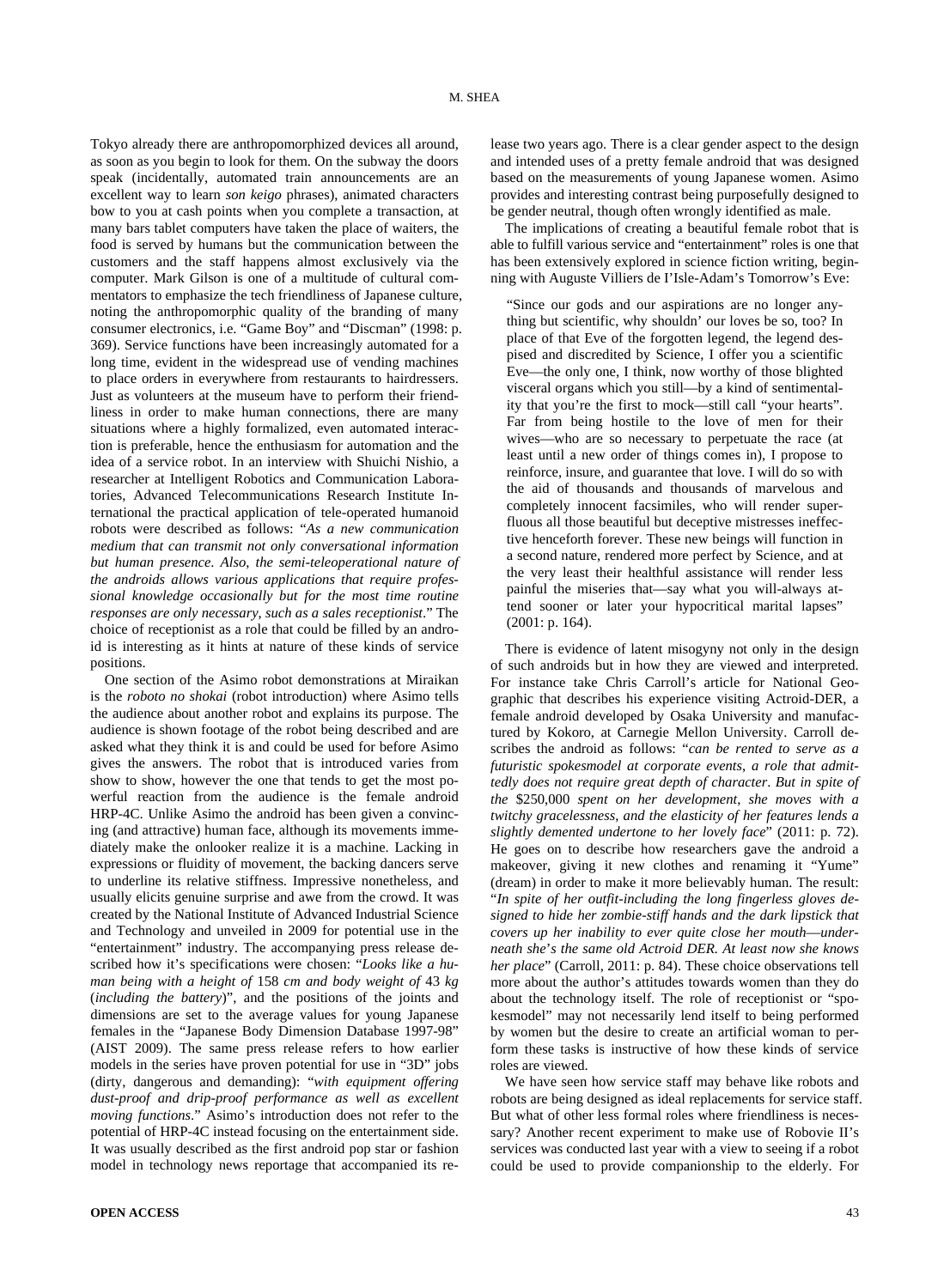three months Robovie was placed in an elderly care center to support the elderly through conversation:

"This study used Robovie, which was remotely controlled by an operator from an operations room. A set of conversations and gestures were pre-programmed prior to the deployment based on the recommendations of the staff, and no changes were made during the experiment. First thing in the morning, the robot was moved around the rooms where activities were held to perform other tasks, which included conversation and encouragement to the elderly performing difficult tasks" (Sabelli et al., 2011: p. 38).

The robot is described as a support tool for the staff perhaps somewhat devaluing the importance of social contact between staff and patients themselves. The robot was remotely operated by a non-roboticist, Japanese speaker. The instructions to them included: "*a set of attitudes* (*to provide positive feedback or avoid negative comments*; *grab the attention of the elderly*; *follow the direction of the conversation initiated by the elderly*) *and tasks* (*greet elderly when entering and leaving the room*, *call their names*, *encourage them when performing tasks*) ... *answer questions and comments while avoiding negative remarks and reinforcing positive statements made by the elderly*; *call the elderly by their name whenever appropriate*, *and ask questions of the kind* '*what is this*?' *like children do*" (Sabelli et al., 2011: p. 38). It is important to note that Robovie was being remote controlled and therefore arguably the residents were engaged in a dialogue with its controller rather than the machine itself. Whether it is simply a novelty where the user "plays along" for their own amusement or whether these devices are actually able to manipulate the users' emotional state is difficult to gage. The authors would dispute this on the grounds that the residents "believed" that they were communicating with the robot (Sabelli et al., 2011: p. 39). It seems to have taken a significant amount of human labour to facilitate the conversations between Robovie and the elderly, so the staff needn't worry about their jobs for the time being. However, this experiment does highlight how there is a continued desire to see service roles that require a decree of emotional involvement be occupied by robots. There is a movement towards making machines easier to interact with, friendly even, that can be seen in the design of consumer electronics, particularly those intended for the domestic sphere. Household appliances must be userfriendly.

#### **User-Friendly**

Household appliances are often steeped in the language of utility, where terms such as "user-friendly" are used to denote the degree of ergonomic functionality of a given product. But there are various less tangible qualities that can determine an appliance's commercial viability. Aesthetics, novelty, humor, even emotions play a crucial role in the success or failure of a domestic product. In Japan this is all too well understood, where a culture of *kawaii*, of novel-cuteness, dictates that domestic appliances must not only be functional, they must be attractive. Inge Daniels in her ethnography of *engimono* (good luck charms) argued against any neat dichotomy between utility and aesthetic value of objects in the domestic sphere by considering how even commercial items such as electronic goods can often "blur the distinction between use and symbolic value" (2003: p. 632). Occhi argues that the contemporary brand mascot *kyara* (characters) owe their existence to a tradition of anthropomorphism in Japanese art that is at least nine hundred years old, giving *chojujinbutsu giga* (caricature of human-animal characters) as historical examples of this technique. Describing one such artwork: "beginning with the depiction of a Sumo match, the first of its four parts consists of a series of scenes of animals including frogs, rabbits and monkeys engaged in human activities (for example, dancing, swimming, running, shooting bows and arrows)" (2012: p. 117).

In Japan household goods are often anthropomorphized in a cartoonish way in order to increase their aesthetic appeal. This effect is amplified once the anthropomorphized device is capable of socially interacting with its user as in the case of some robotic devices currently under development. Technology for use in the domestic sphere has the potential to shape the spaces it inhabits, even to the extent of impacting on one's social relationships, as was recorded in Church et al.'s discussion of media technology in Australian homes (2010: p. 265). The following is a discussion of such appliances in order to explore their potential for establishing an affective relationship with a user, beyond their functional properties, literally their "userfriendliness".

In the "Innovation and Future" section of Miraikan, where I conducted most of the participant observation for this research, one day I noticed that attached to a board behind a colleague's desk is a pair of eyes, made of LED lights (**[Figure](#page-3-0) 1**). These occasionally appear to gaze left and right as if taking note of those visitors who walk past. Someone has drawn a face on the board around where the eyes are placed in order to complete this illusion of a face stuck in the wall. Occasionally a member of staff will pull the eyes off of the wall (they are attached with velcro) and attach them to something else in order to demonstrate how they work. A computer monitor, or sometimes the surface of the desk itself is transformed into a face in such a way. I have encountered these eyes before, at the Anzai-Imai laboratory of Keio University, where a lead researcher in utilizing human-like robotic parts, Hirotaka Osawa, explained them to me.

The eye-like devices are made of OLED panels, with motion sensors and, among other applications, they have been used as part of a system Dr Osawa had developed to give appliances faces and arms, so that an appliance might be able to explain

<span id="page-3-0"></span>

**Figure 1.** Robotic eyes on the wall at Miraikan.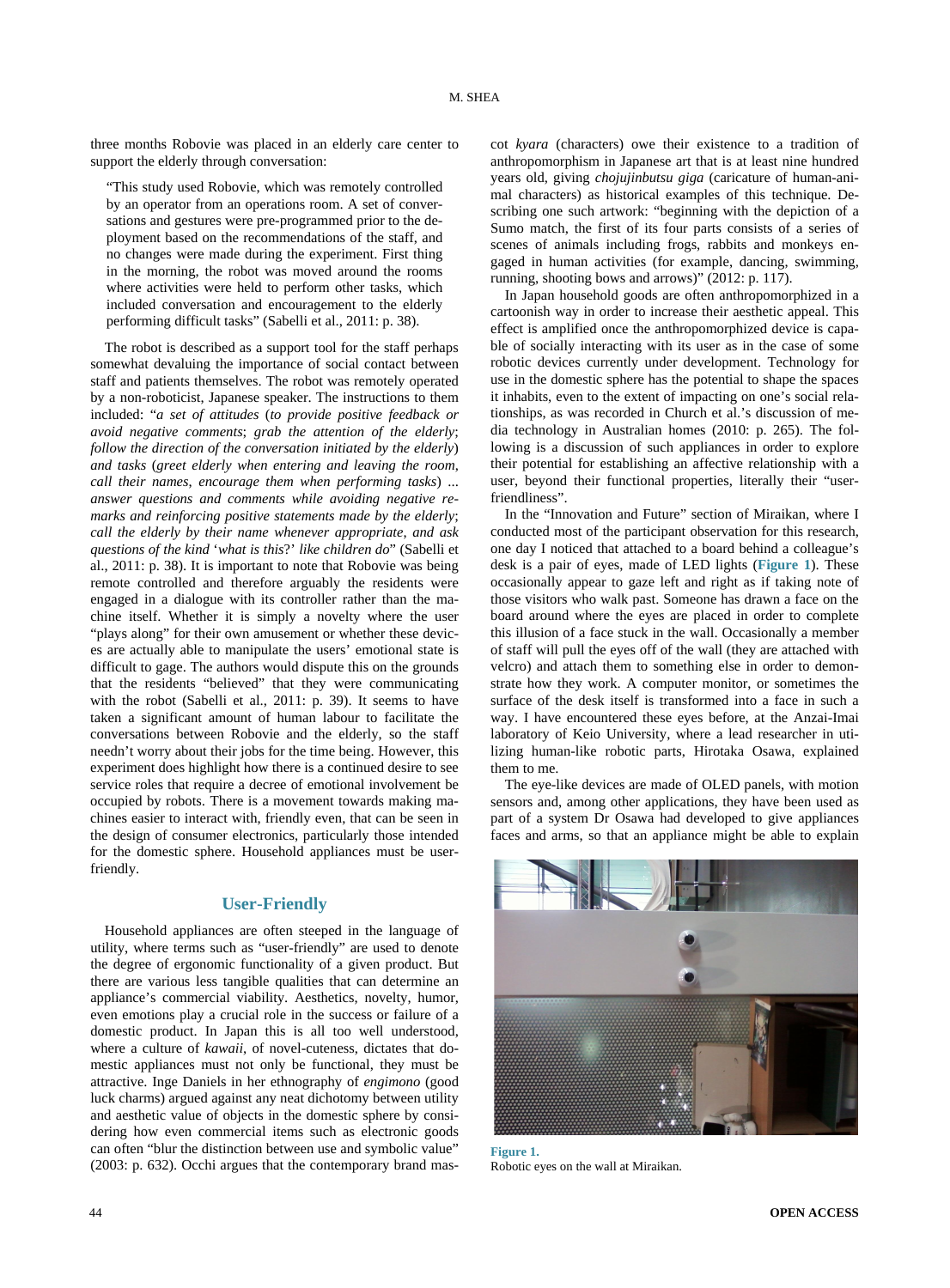itself and give instructions and feedback to its user. On our first meeting he used a past presentation slideshow as well as the device itself to explain the purpose and potential utility of giving appliances faces and arms. I sat opposite an ordinary vacuum cleaner, but for the addition of a face and arms, as its voice and gestures guided me around its various functions. In order to facilitate better interaction between humans and machines, robotic parts that give a machine a face, voice and the ability to gesture to its user were the primary purpose of developing the system, which I will refer to from now on as the vacuum cleaner gesture robot. It could potentially be used with most appliances. However when I encountered the system it was being used with a vacuum cleaner, as it was in the experiments I will refer to later in this discussion. Osawa describes the system as giving appliances the ability to "explain their functions by themselves" using the coordinated displays, motor, sensor, microcontroller and wireless devices that constitute the face and arms.

The hypothesis underlying Osawa's research is that people interact better with devices if they anthropomorphize them. In his words: "*Our proposed humanoid parts redefine the currently ambiguous boundary between* '*the ability to perform a task*' *and* '*the ability to act humanly*' *in a communication robot*" (2009: p. 109). Indeed to a child, the definition of a robot can be as simple as any "machine that can talk" (Webb, 1983: p. 5). Under these terms any appliance with the ability to interact with its user socially would fulfil this criterion. There are already examples of this principle in use (human voices giving directions in car GPS systems etc). There are also some particularly Japanese examples, for instance computerized voices and graphics of a bank teller on a cash point ATM screen that says "thank you" and bows as you complete a transaction (**[Figure 2](#page-4-0)**). There are also functional benefits to giving a machine the ability to speak and gesture, in that it may better convey spatial information. Put simply, a vacuum cleaner that can point to its power button may be easier to use than one that comes with a written diagram. The gesture robot's anthropomorphic features are summarized in an article which argues that it can be easier to use for the elderly in particular: "*The gesture robot creates a human-like appearance and assists voice interaction with human-like gestures*, *emotions*, *social acts and conceptual metaphors*" (2010: p. 179). Emotions are included alongside its

<span id="page-4-0"></span>

**Figure 2.** Automatic teller machine avatars.

more tangible abilities.

In a related experiment, where a participant took instructions from a refrigerator fitted with the same eye-like parts about what items in the kitchen to collect and place inside of it. A voice would be heard instructing the participant to retrieve objects and place them in the refrigerator's "stomach". The experiment was then conducted once with the robotic eyes and once without to see what difference anthropomorphism made to the participants' ability to understand the refrigerator's instructions: "*To clearly detect participant action*, *we conducted the experiment by the* '*Wizard of Oz*' *method*. *In this method*, *all of the object*'*s motions are watched by the hidden experimenter*" (2009: p. 114). The researchers described how the control group, who heard spoken instructions without the addition of robotic eyes gesturing, found it more difficult to interpret the refrigerator's commands: "*they were unable to understand who was talking*; *in other words*, *they were unable to understand the anthropomorphic representation of words like* '*want*' *or* '*my stomach*.' *In fact*, *after the final instruction* '*Please put them into my stomach*,' *one participant held an object to his stomach*. *This action was caused by the participant*'*s inability to see the body image of the refrigerator*" (2009: p. 115).

It is hoped that appliances with this kind of social interface may be especially useful for the elderly or physically impaired. This is part of a broader belief within Japanese robotics that the future lies in elderly medical and domestic care, as is well documented in Jennifer Robertson's discussion of the government led initiative "Innovation 25". This was Prime Minister Abe's plan, announced in 2007, for a remaking Japanese society by the year 2025 based around the increasing integration of domestic androids. It sets out a blueprint for accommodating the rapidly aging population through technological innovation such as household robots. Robertson saw in "Innovation 25" an emphasis on "*the central role that household robots will play in stabilizing core institutions, like the family*" (2007: p. 370). In our discussion Osawa did add that the gesture robot could also be useful for children:

"I think that the gesture robot is good for both children/infants and older people. Acquired knowledge is sometimes lost, however, innate habits are never forgotten. Children/infants have sometimes not have acquired knowledge, but they can respond to anthropomorphic features because they are innately programmed to do so. Older people may forget things they are taught. But if the features have a more anthropomorphic attitude, they are less easy to forget."

Here Osawa is referring to the idea that there are innate human abilities to respond to other's expressions and gestures that mean that those with impaired memories or limited capacity for abstract thought (as in the case of infants) could benefit from having an appliance that can direct them in this manner. Before addressing these claims directly, it is worthwhile to consider how domestic appliances have come to be anthropomorphized until now and what this might teach us about the commercial viability of the robotic vacuum cleaner. There are various robotic vacuum cleaners that are not anthropomorphized but are mobile and intelligent, in the sense of actually being capable of performing cleaning tasks independently of the user. These are now commercially well established, with dozens of different brands being sold worldwide. But the gesture robot is arguably more closely descended from a tendency in product design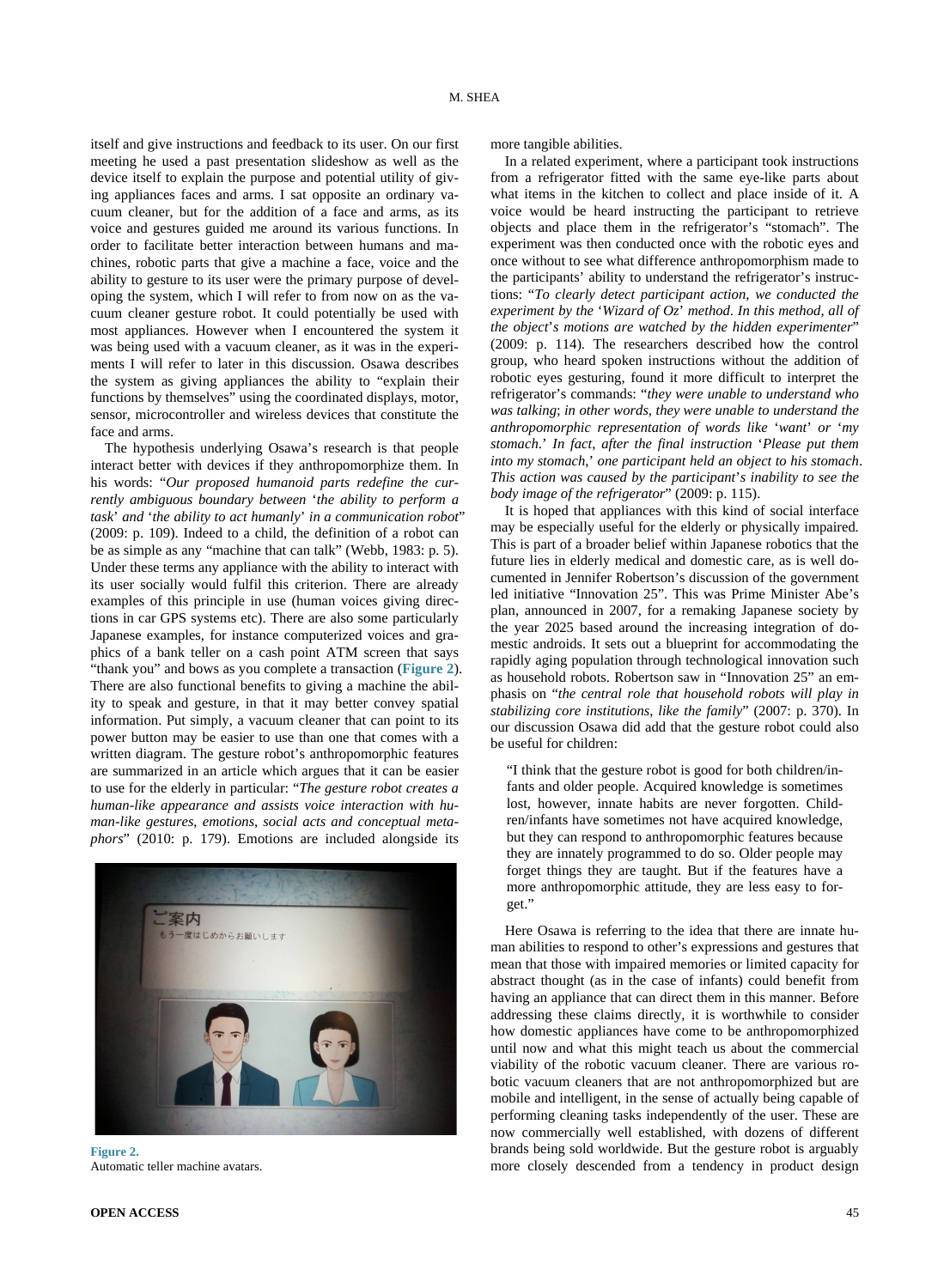towards anthropomorphizing domestic items, which goes back much further.

The question of whether adding a face to an appliance, even one that is capable of gesturing, actually increases one's ability (or enjoyment) in using it is difficult to meaningfully engage with. There are clearly those who design based on this principle and Tokyo is filled with examples of cartoonish anthropomorphism in domestic product design and marketing. Appliances and other domestic items with faces can be seen in most homeware stores (**[Figure 3](#page-5-0)**). I would argue that the prolific use of cartoonish faces in order to market household items is part of a broader *kawaii* (cute) aspect of the consumer culture of Japan. Sharon Kinsella defined the concept well in her writing on cute culture trends in the 1980's and 1990's: "*Kawaii or* '*cute*' *essentially means childlike*; *it celebrates sweet*, *adorable*, *innocent*, *pure*, *simple*, *genuine*, *gentle*, *vulnerable*, *weak*, *and inexperienced social behavior and physical appearances*" (1995: p. 15). Her reference to *kawaii* as being that which may be considered childlike or simple is important in reading the kind of faces household items are given. Both in the examples of packaging and the gesture robot itself it is not an authentic human face, but a cartoon, an approximation that is being employed.

The *kawaii* aesthetic in consumer goods and its relationship with cartoons has been well explored. Botz-Bornstein decries the underlying ethos of the aesthetics of cuteness (*kawairashisa*):

"[kawaii] denotes a common popular culture closely linked to aesthetic expressions of kitsch, and which developed remarkably distinct features in all modernized East Asian countries. Modern East Asian popular culture bears traits of a social crisis that is most obvious in Japan, and which some people characterize as being 'all style and no substance.' A disillusionment with society as well as a psychological helplessness has created a youth culture that engages in consumption and the creation of a commodified dream world" (2008: p. 95).

Christine Yano's discussion of Japanese "cute-overload" explores the phenomenal success of Hello Kitty branded goods, which incidentally are also based on giving various items a friendly-face motif. In Yano's view "the interaction between viewer and viewed" is what defines the *kawaii* aesthetic (2009: p. 681). Brian McVeigh also used Hello Kitty and among other

<span id="page-5-0"></span>

**Figure 3.** Cleaning products with faces.

brands in his discussion of "consumertopia," in order to explore how brands capitalize on the aesthetic relationship between cute, cool and camp (2000: p. 227). He refers to a "daily aesthetic of cuteness and campiness" defined as "an artificiality of manner or appearance, appreciated for its humor or triteness" (2000: p. 226). Again it is artificiality and novelty, which are central to achieving the desirable aesthetic. The addition of faces to domestic items in order to provoke a positive emotional response is an established practice and the gesture robot can arguably be seen as an extension of this principle. As with a mop-head that has a smiley face or all manner of domestic goods, which carry Hello Kitty and other popular character's faces, the purpose is, to evoke a positive emotional response (**[Figure](#page-5-1) 4**). This, in Yano's terms, is to utilize the *kawaii* as sense of interaction between the viewer and the viewed.

While Japan may be the country where the design principle of cartoonish anthropomorphization of household objects is most easily seen, it is worth noting that the practice of giving domestic appliances humanlike attributes is certainly not unique to any one place. One non-Japanese example of this aesthetic in action is the British Somerset based homecare company Numatic International who market "Henry" the Hoover. Launched in 1980, there have been over seven million units sold, making it the company's flagship product and resulting in various spin off vacuum cleaners (Henrietta, Charles etc.). The company attributes the products success to its utility, keen to argue against the notion that it is its novelty appeal alone that has made it so successful. However the promotional material describes the vacuum cleaner in affectionate terms: "*A true professional in every sense of the word but never without that famous smile*, *loved and appreciated by users the world over*... *ask any Henry owner*." The simple addition of a "*cartoon mouth and eyes on their cylinder and a black top that could be mistaken for a bowler hat*" makes the vacuum cleaner recognizable but also imbued with a sense of whimsy. The success of Henry vacuum cleaners demonstrates that the novel personification of a product may dramatically increase its appeal.

Returning to Japan, another common argument to support the necessity of using *kawaii* cartoonish designs for giving appliances faces relates to Mori Masahiro's influential 1970 article "The Uncanny Valley" (*Bukimi no Tani Genshō*). The article drew on Freud's notion of the uncanny and applied it to robots

<span id="page-5-1"></span>

**Figure 4.** Various products bearing the face of Rilakkuma.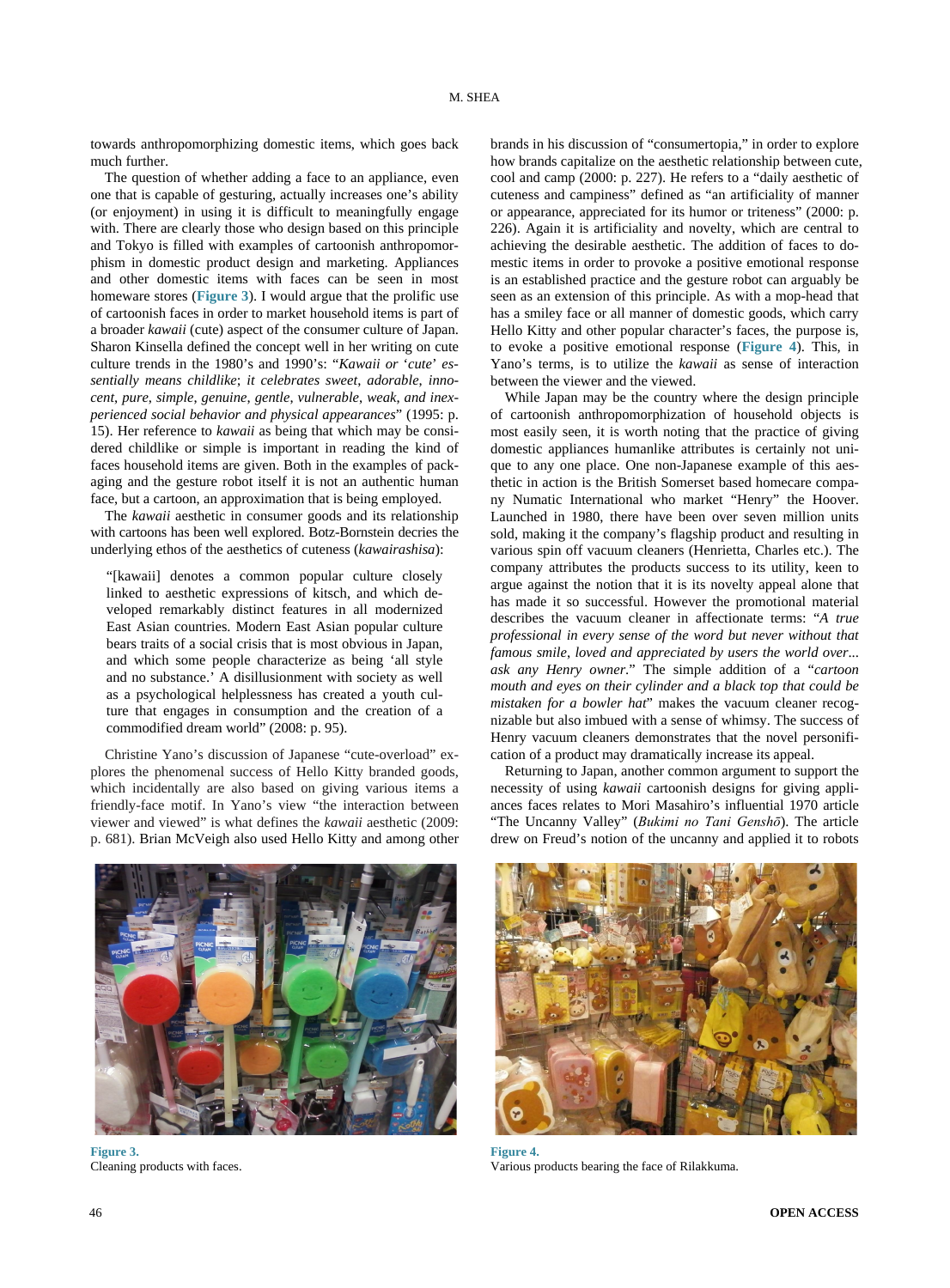as well as all other manner of human facsimile. He argued that as human likenesses appear more realistic there is an increasing level of comfort and comfort up until a point. Surprisingly it is at the point when a human facsimile is almost fully convincing that it becomes most repellent to the observer. This sudden dip in familiarity is the "uncanny valley". Mori gives the example of prosthetic limbs to support this:

"Some prosthetic hands attempt to simulate veins, muscles, tendons, finger nails and finger prints, and their colour resembles human pigmentation. So maybe the prosthetic arm has achieved a degree of verisimilitude on a par with false teeth. But this kind of prosthetic hand is too real and when we notice it is prosthetic, we have a sense of strangeness… in this case the appearance is quite humanlike, but the familiarity is negative. This is the uncanny valley." (1970: p. 34).

This theory is often employed to explain the potential causes of the ill-ease with which much science fiction approaches androids (Carpenter, 2006: p. 34). However it is also important in justifying the decision to make devices such as the gesture robot, and anthropomorphized appliances more generally, human in a way that is clearly novel and artificial rather than a more convincing way. It may be that keeping the faces and their range of expressions simplified and exaggerated actually makes it easier to evoke a positive emotional response. There have been psychological experiments conducted to investigate this principle, such as that of Robert Green and his colleagues. They recorded responses to images of people, androids and CGI characters with varying facial proportions and found that participant responses supported the idea that humanlike aesthetics could produce this uncanny effect. After the human facsimile becomes increasingly convincing, a point is eventually reached where it will become repellant (2008: p. 2470). There is clearly debate around the purpose and effect of anthropomorphizing appliances however for better or worse it has become an established aesthetic principle, which is particularly visible in Japanese domestic products. The vacuum gesture robot represents an extension of this idea in so much as it seeks not only to assist its user but to endear itself to them. The utilization of "emotional feedback," through the ability to create facial expressions and gestures in part owes itself to this earlier tradition of giving appliances faces.

The gesture robot has been designed not only to deliver spatial information but also to create facial expressions. Describing the experiment where older people were trained by the robot, Osawa gives an example of how emotions are used to emphasize the vacuum cleaner's statements: "when the voice says that 'vacuums can be difficult to maneuver,' our anthropomorphized system creates a sad expression" (2010: p. 182). I have witnessed examples of the gesture robot's happy and sad expressions. These are mainly achieved by changes in the brightness and size of the eyes together with arm gestures. This same experiment led Osawa and his colleagues to argue that a robot that gives emotional, and physical responses as well as simply information is more effective in assisting the elderly. I asked him recently about the importance of emotional feedback:

"Positive emotional feedback gives a feeling of acceptance and allowance toward users. (…) I estimate that periodical positive feedback is good for the learning process. Negative emotional feedback will arouse users senses and is understandable regardless attributes of each human (gender, age, culture). This intuitiveness will decrease cognitive load of the people in critical judgments."

Emotional responses may assist in the retention of information being given by the gesture robot. Osawa went on to state that this kind of positive and negative feedback might be useful in disaster situations, where the user would be under stress and in need of considerable encouragement. In the experiment with elderly users it was also concluded that the emotive features of the robot simply evoke feelings of affability, that it is enjoyable for people to use (Osawa et al., 2010: p. 181). This aspect of the device, as with the aesthetics of cuteness should not be underestimated.

In order to achieve emotional responses from its users, empathy directed towards the anthropomorphic appliance is highly important. Bilge Mutlu conducted a study on the role of cooperation and competition in human-robot relations in which he found that people differ "in their perceptions of the robot and in their affective state based on whether they cooperate or compete with the robot" (2006: p. 2). The experiment was based on a game where participants were either paired with or competing against a robot. He argued, based on these findings, that people actually not only like the robot more, but actually find it more realistic when they cooperate with the device. In this case emotional feedback was crucial in shaping the relationship between the user and device. This relates to John Law's famous observation that machines can, depending on the circumstances, gain and lose humanlike attributes including intelligence, independence and even personal responsibility (1992: p. 4). An appliance such as the gesture vacuum robot that not only demonstrates an aesthetic anthropomorphism, but is literally able to scold or praise its user has this potential.

The feature of the vacuum gesture robot of which Osawa is most proud is its "imaginary body image". This is the term used to describe the device's ability to be aware of the user's position in relation to itself. This was achieved by using a module called "Body Image Creator" that uses marker detection to calculate precise positions through an algorithm of invert kinematics (2010: p. 181). Put simply it knows that if it is facing you, your left is its right. It also knows where its different parts are and how to direct you to them by gesturing, depending on your position in relation to it. It is this effect, which attracted my attention at the museum, and was most impressive in seeing the device in use. Osawa told me that he believes this is the best way to receive spatial information because unlike a map or even a virtual set of instructions on shown on a monitor the gesture robot is able to "share the space" of the user.

The Imaginary Body Image concept is arguably close to a form of proto-consciousness. It bears striking similarities to ideas in neuroscience concerning the role of mirror neurons. For instance in Thomas Metzinger's self-model theory of subjectivity (SMT) consciously experienced self and first person perspective emerges primarily through the development of the ability for introspective attention and motor skills. In selfmodels, there is no such thing as the substantial self as a distinct ontological entity but instead there is only "a dynamic, ongoing process creating very specific representational and functional properties" (2007: p. 4174). He also describes how the evolution of higher cognition generally can be described as an increasing ability to develop abstract forms of mental selfsimulation that will enable memory, learning and planning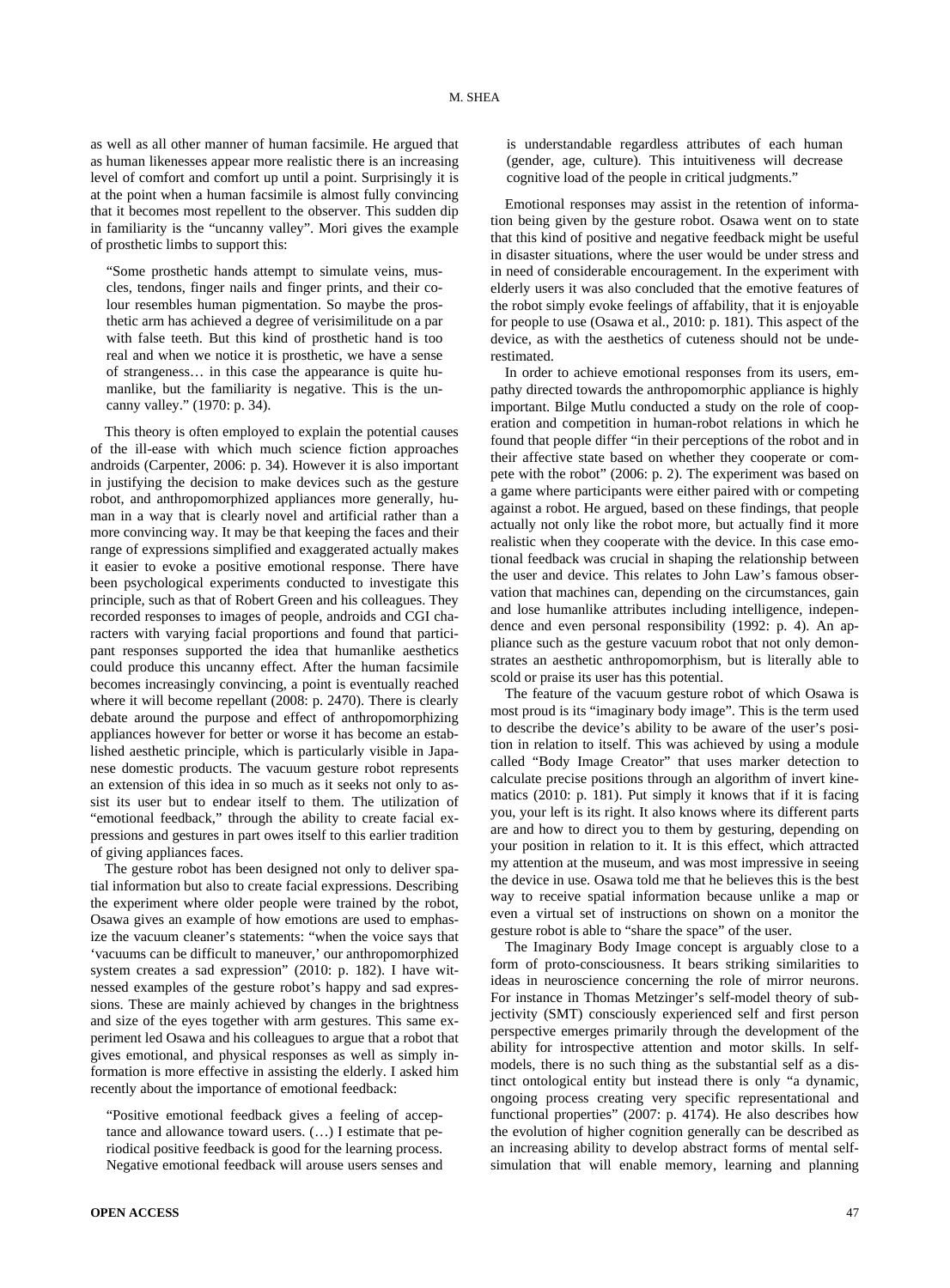(2007: p. 4174). Under these terms the gesture robot approaches something close to consciousness. Also, in Metzinger's work on body image the concept of proprioception, how a sense of ownership is developed in relation to the body, is relevant to understanding how the gesture robot works. Body image and what is considered to be part of the body is continually altered and may be extended into the surrounding environment, for example through the use of tools: "*neuro-scientific data indicate that any successful extension of behavioral space is mirrored in the neural substrate of the body image in the brain*. *The brain constructs an internalized image of the tool by assimilating it into the existing body image*" (2009: p. 78). In this respect the gesture robot's ability to manipulate the user's, and its own, body image to a constructive end is a considerable achievement.

The gesture robot might also be viewed as the successful application of "active externalism" in thought. This is idea of Andy Clark and David J. Chalmers that the environment plays a crucial role in driving cognitive processes. They describe how an Alzheimer's patient with a piece of paper with directions to a certain address is equally able to find the address as someone with a good memory who has been told the route. For Clark and Chalmers these kinds of actions are not aids to thought but part of thought itself (1998: p. 14). In these terms the gesture robot would become not only a reflection or extension of the user's body image, but an active agent in their thought. The demonstration and description of how to use the vacuum cleaner allow the user potentially to think outside of themselves. Similarly, the importance of sensory experience over abstract thought alone is advocated by Edmund Carpenter in his discussion of total sensory experience (1972: p. 65). A benefit of the gesture robot's utilization of an imaginary body image is promoted by the claim that this can make it better at delivering spatial information. It is intended to assist in particular those whose capacity for abstract thought is in some respect limited, such as the elderly:

"having only auditory instructions sometimes causes misinterpretation of spatial information like locations and directions. This risk becomes large, especially with older people, because users' mental ability to manipulate images or patterns decreases with age. We support older people's learning of spatial information by using an attachable gesture robot. Our robot consists of human-like eyes and arms and is attached to the object. It supports older people's mental manipulation of space with gestures during voice interaction." (2010: p. 179).

In my conversations with Osawa he often reiterated this potential application of the gesture robot. Having previously worked at MIT's Age lab and being acutely aware of elderly care as being the key topic currently in Japanese robotics funding and promotion, this is logical. Osawa was keen to add, however, that it may be equally appealing to a child or infant along similar argument based on impaired ability for abstract thought. The importance of pointing, gestures as part of "blended mental space" and how they reinforce learning are key considerations (2010: p. 184). The consistent theme in robotics of assisting with or compensating for the functional limitations of people is documented in Kathleen Richardson's work on androids at MIT. Where she recorded the irony that many of the androids she encountered during her research seemed to have been designed compensate for the designer's own physical limitations (2010: p. 83). For example, a robotic hand that was designed by an individual who had ongoing strain problems with his own hands that inhibited his ability to work. There are often references to the elderly and physical or mental impairment in robotics research where one is used as a euphemism for the other.

Osawa uses the term anthropomorphism generally as means of describing a sensation, "to feel social actors in the environment". The vacuum robot is designed to utilize the tendency in human thought to respond to gestures and spatial information as conveyed by other people. This is quite different to the humanlike qualities of empathy or cuteness as discussed earlier, but is at least as important. This confusion calls to mind Denis Vidal's argument, based his ethnography on the ritual interactions between humans and gods in the Western Himalayas, that we should consider anthropomorphism not as a single category distinction, but rather to see it as a system of various kinds of "sub-anthropomorphic" entities where human faculties can be gained and lost at will (2007: p. 925). The gesture vacuum robot employs several different kinds of human faculty (facial expressions, body image, language, emotional feedback) in order to become both figuratively and literally user-friendly.

At the museum where I carried out my fieldwork, there is a second exhibit, which employs the same kind of LED eye-like devices as are used for the gesture vacuum robot. It is a device art installation, "Nicodama" by Ryota Kuwakubo. Nicodama is the name of the robotic eyes that when lined up, start fluttering their eyelids and blinking. When attached to daily items they look as though they have acquired facial expressions. In this case a tea urn is transformed into a cute statue figure. Far less technologically sophisticated than the other devices I have been discussing but nevertheless simply through occasionally blinking and the general impression of a face, the urn becomes imbued with a personality. It is a playful contrast of traditional and contemporary Japanese design aesthetics, set significantly in a darkened "tearoom" enclosure within the exhibition space. Nicodama invites us to consider how easily a household item can be imbued with personality. It is transformed from inanimate to living through the simple addition of two lights that represent eyes. It speaks of the countless smiling faced objects in Japanese homeware stores as much as it does of the emerging technologies that make the eye movements possible. Quietly blinking in the darkened room, with the bodily proportions of a miniature snowman, it looks friendly. Anthropomorphism can be seen to be influential in the design of many domestic products and appliances in Japan as part of an aesthetic of cuteness. The vacuum gesture robot represents an extension of this principle as an appliance that is not only friendly in appearance, but is able also to engage in a kind of novel social interaction with its user, even to provoke an emotional response. The role of emotional feedback and the ability to invoke an awareness of its own body image heighten the potential for learning from the machine itself. In this respect the gesture vacuum robot is both figuratively and literally user-friendly.

#### **Summary**

It has been demonstrated how in various circumstances machines must be made to behave as human and people are made to behave as machines, as the friendly patrolling model of service staff behavior demonstrates. Osawa's vacuum gesture robot is a key example of the notion that devices work better